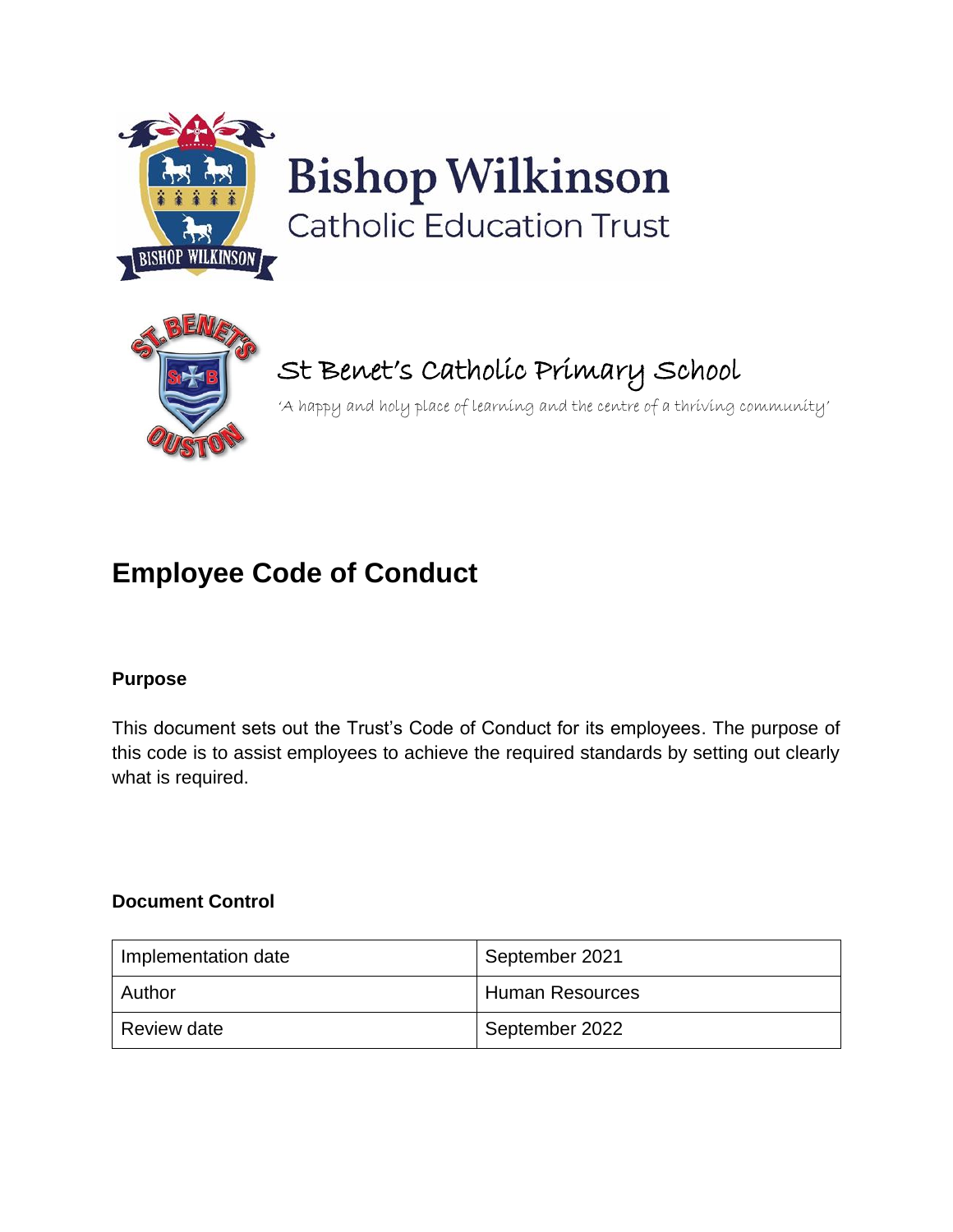#### **1. Introduction**

- 1.1 The public are entitled to expect the highest standards of conduct from all our employees.
- 1.2 The aim of this Code is to:
	- Make a clear statement about the standards of conduct expected of employees of the Trust;
	- Ensure the highest standards of conduct by identifying Trust standards which sit alongside professional codes and guidelines;
	- Help all employees to act in a way which upholds the Trust standards and at the same time, protect them from criticism, misunderstanding or complaint; and
	- To help build trust between the Trust and the people who come into contact with those working for it.
- 1.3 The Trust's values, as set out below, support this Code by providing further guidance in relation to how employees need to conduct themselves in the workplace.

#### • **Develop spirituality**

We believe that a knowledge of and a personal relationship with Christ brings meaning and direction to life.

# • **Act with justice, respect and dignity**

We believe that every member of our diverse community is created in God's image and therefore we act with respect and show dignity, ensuring that all are treated with fairness, justice and equity. We work fervently to dispel inequality and pay special attention to those most in need.

#### • **Foster a sense of vocation**

We believe that all members of our Trust should be supported to recognise their own purpose and to develop a sense of how they are called to contribute to society.

#### • **Promote educational excellence**

We believe that each person should be equipped to excel through the highest quality learning opportunities and richest wider-school experiences.

#### • **Form high aspirations**

We believe that every member of our Trust community should have the highest expectations of themselves and others and should be equipped with the knowledge and skills to achieve greatly.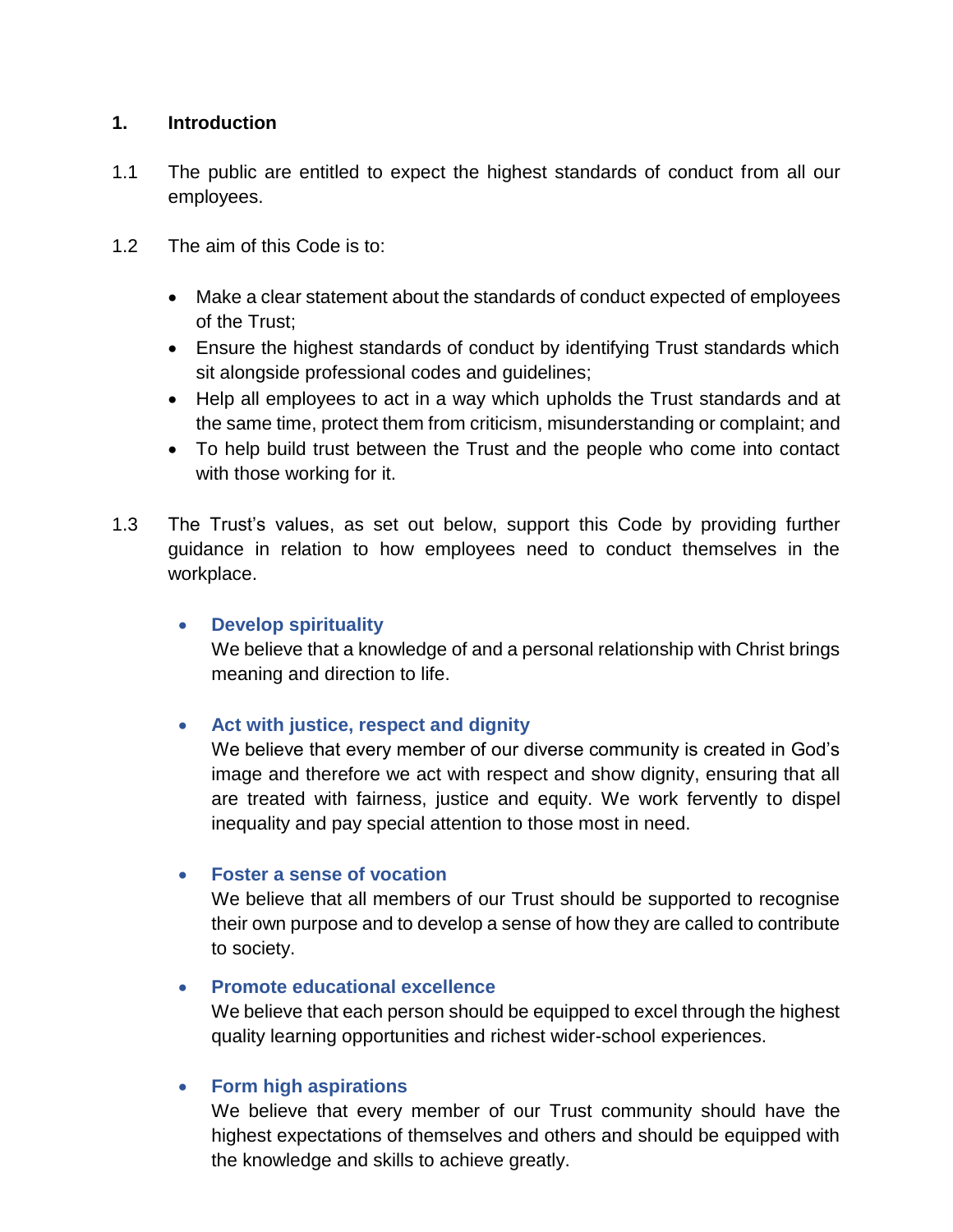#### • **Celebrate community**

We believe that our schools promote truth, honesty, reconciliation, resilience and integrity in their own context, but together create strength, optimism and excellence across the Trust.

# • **Support exceptional leadership**

We believe that the best leadership in Catholic Schools raises the work of the staff and the attainment of young people to levels that exceed expectations through relentless focus, effective management skills, profound empathy, sustained energy and robust optimism, underpinned by wide professional knowledge founded on innovative research.

1.4 In addition to the values, schools within our Trust have policies, procedures, and guidelines which should be read in conjunction with this Code. Further information is also available in the Employee Handbook.

# **2. Scope**

- 2.1 This Code applies to all Trust employees and volunteers. The term employee is used throughout the Code but should be taken to refer to both employees and volunteers as appropriate.
- 2.2 Employees are required to read this Code and clarify any questions they may have with their headteacher or manager. All employees will be supplied with a copy of this Code, which they are expected to read, sign and follow. Please note that a breach of the standards as set out in this Code will be dealt with through the Disciplinary and/or Capability Procedure and could result in formal action up to an including dismissal.

# **3. General Principles**

- 3.1 All employees of the Trust are expected to give the highest possible standard of service to pupils, members of the public, Governors, Directors and fellow employees at all time.
- 3.2 The attitude of employees in dealing with people reflects on the Trust so it is important that they are helpful, polite and courteous. People's impression of the Trust is strongly influenced by the views of the people who work for it. Whether or not employees are aware of it, others will accept the comments they make. Employees, therefore, need to consider carefully the effect of what they say.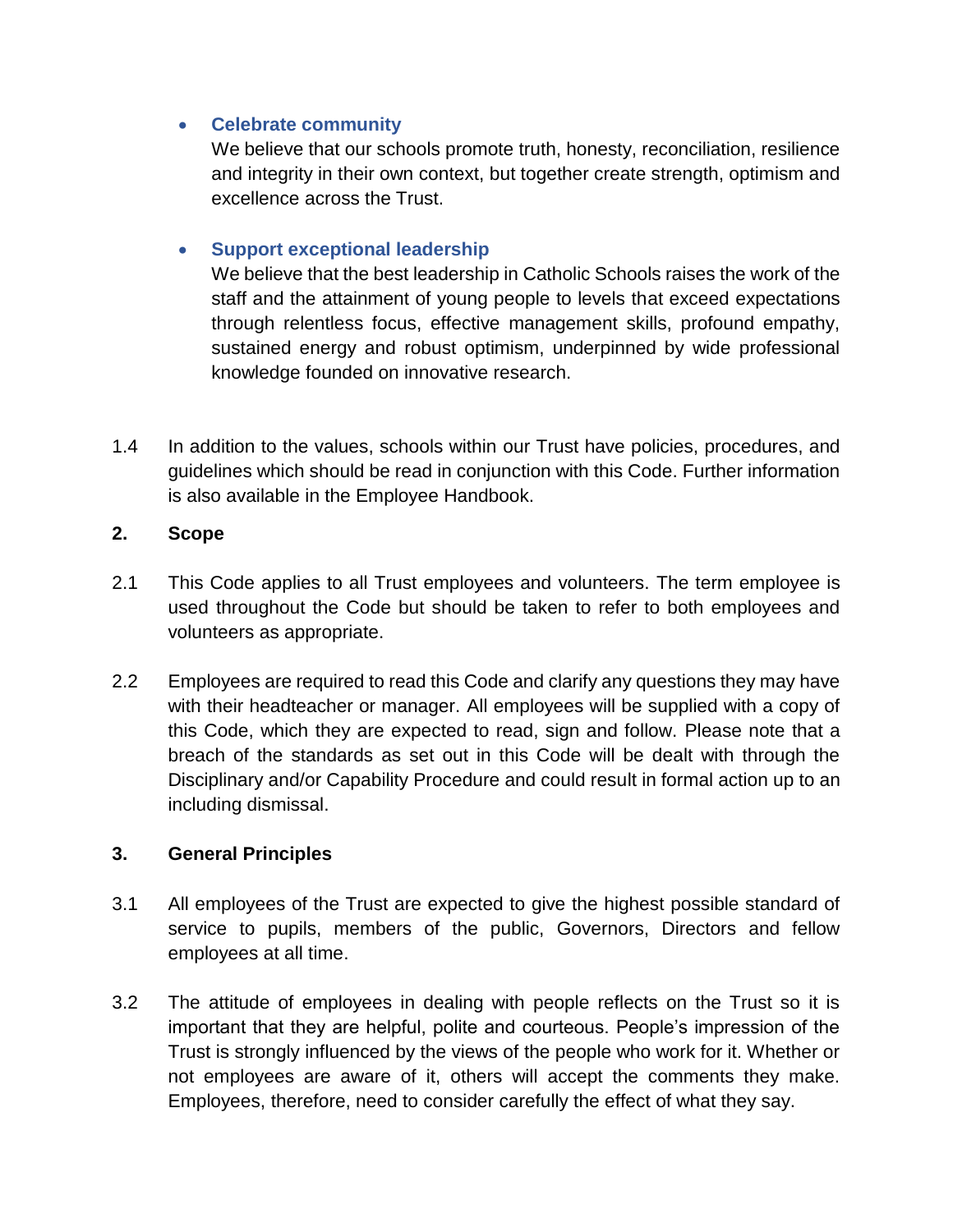- 3.3 All employees are expected to report to their headteacher or manager as soon as possible any perceived or anticipated impropriety, breach of procedure or policy of the Trust. Information on whistleblowing is also available from your place of work.
- 3.4 It is not enough for employees to avoid a breach of this Code. At all times, employees must act in such a way to avoid any occasion for suspicion and any appearance of improper conduct. This includes activities both in and outside of the normal place of work and includes work related functions e.g. leaving celebrations. It also includes occasions outside of work where an employee makes themselves identifiable as an employee of the Trust e.g. social media, wearing an ID badge.

#### **4. The Principles**

4.1 There are a number of principles that exemplify the required standards. They are set out below. A number of these aspects are dealt with in more detail within this Code.

#### **Honesty, Integrity, Impartiality and Objectivity**

All employees must perform their duties with honesty, integrity, impartiality and objectivity.

#### **Accountability**

All employees must be accountable to the Trust for their actions.

#### **Respect for Others**

All employees must:

- Treat others with dignity and respect
- Not discriminate unlawfully against any person
- Treat others professionally

#### **Stewardship**

All employees must:

- Use any Trust funds in a responsible and lawful manner, and should refer to the appropriate Trust financial procedures and policies
- Not make personal use of property or facilities of the Trust unless properly authorised to do so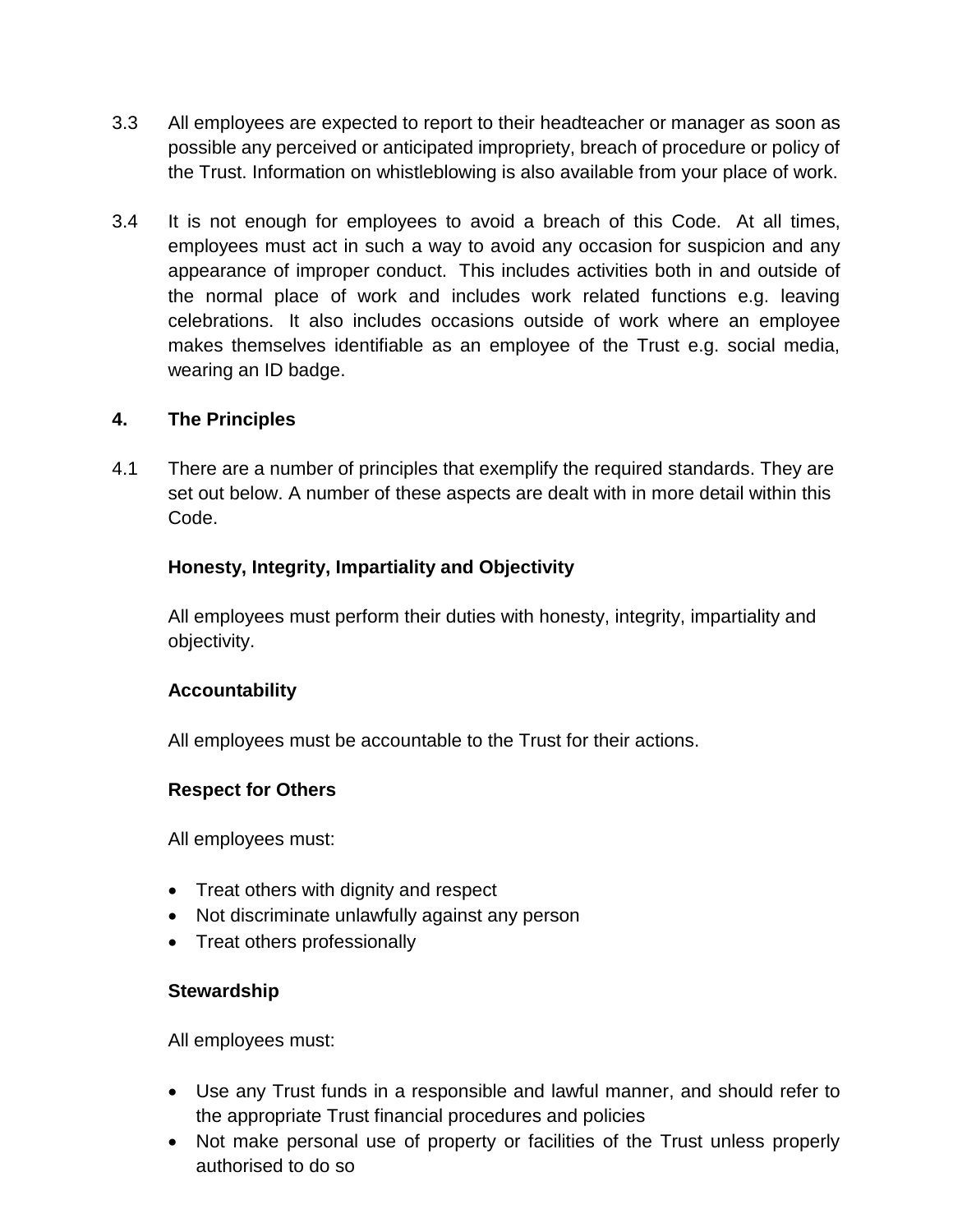# **Personal Interests**

All employees must not in their official or personal capacity:

- Allow their personal interests to conflict with the Trust's requirements
- Use their position improperly to confer an advantage or disadvantage on any person

#### **Declaring Interests**

All employees must comply with any of the Trust requirements:

- To declare interests
- To declare hospitality, benefits or gifts received as a consequence of their employment

#### **Openness**

All employees must not:

- Disclose information given to them in confidence by anyone, or information acquired which they believe is of a confidential nature, without the consent of a person authorised to give it, or unless they are required by law to do so
- Prevent another person from gaining access to information which that person is entitled to by law

#### **Duty of the Trust**

All employees must at all times act in accordance with the Trust that pupils/parents/carers and the public is entitled to place in them.

# **Safeguarding**

All employees must undertake their work in accordance with requirements laid down (for their job) in support of the Trust's duties for safeguarding children and young people. All staff should adhere to and comply with the Trust's policies and procedures for safeguarding.

# **5. Confidentiality and Disclosure of Information**

5.1 The Trust recognises the importance of an open, transparent culture with clear communication and accountability. It is the Trust's aim to be as open as possible about all of its activities. The law requires that certain types of information must be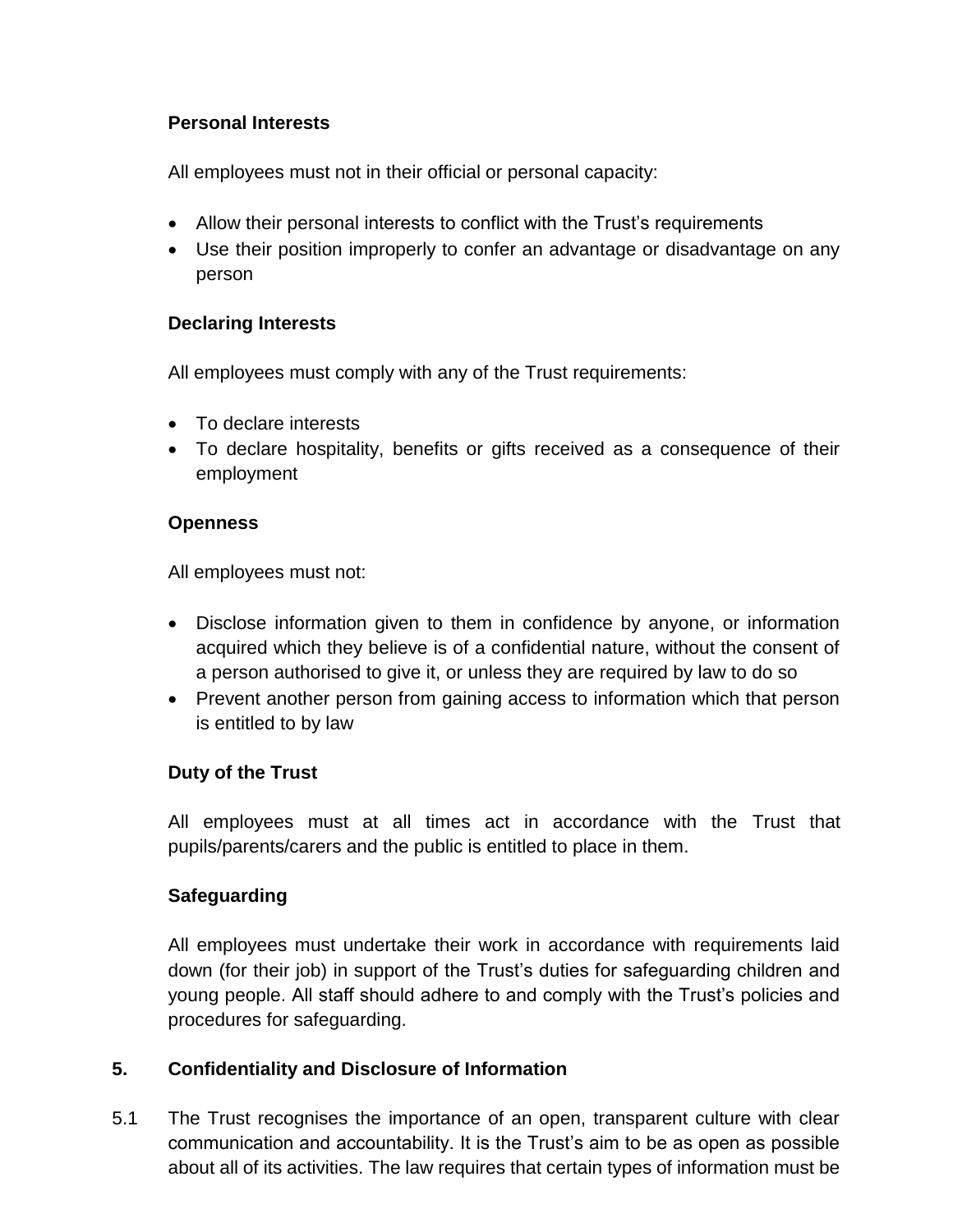available to auditors, government departments, service users and the public. Different rules apply in different situations. If an employee is in any doubt as to whether they can release any particular information, they should always check with their headteacher/manager first.

- 5.2 The confidentiality of information received in the course of an employee's duties should be respected and must never be used for personal or political gain or benefit. Employees must not knowingly pass information on to others who might use it in such a way. If an employee believes that information should be disclosed in the public interest, they should follow the Whistleblowing Policy before doing so (see section 6).
- 5.3 Personal data obtained in the course of employment should always be treated confidentially and only be disclosed in accordance with data protection legislation, or other legal, or Trust requirements.
- 5.4 Information given in the course of an employee's duties should be accurate and fair and never designed to mislead.

# **6. Whistleblowing**

6.1 Employees are often the first to realise that there may be something seriously wrong within the Trust. However, they might not express their concerns because they feel that speaking up would be disloyal to their colleagues. They might also fear harassment or victimisation. In these circumstances, some staff may find it easier to ignore the concern rather than report what may just be a suspicion of malpractice. However, the Trust is committed to the highest possible standards of openness, probity and accountability. In line with that commitment employees, and those associated with the Trust, who have serious concerns about any aspect of the Trust's work are expected to come forward and voice those concerns. They can raise these concerns through the Whistleblowing Policy which is available from your place of work.

# **7. Political Neutrality**

7.1 Employees must not allow their own personal or political opinions to interfere with their work or their behaviour at work and must at all times perform their duties in an objective manner with no reference to their political preferences verbally or written.

# **8. Relationships at Work**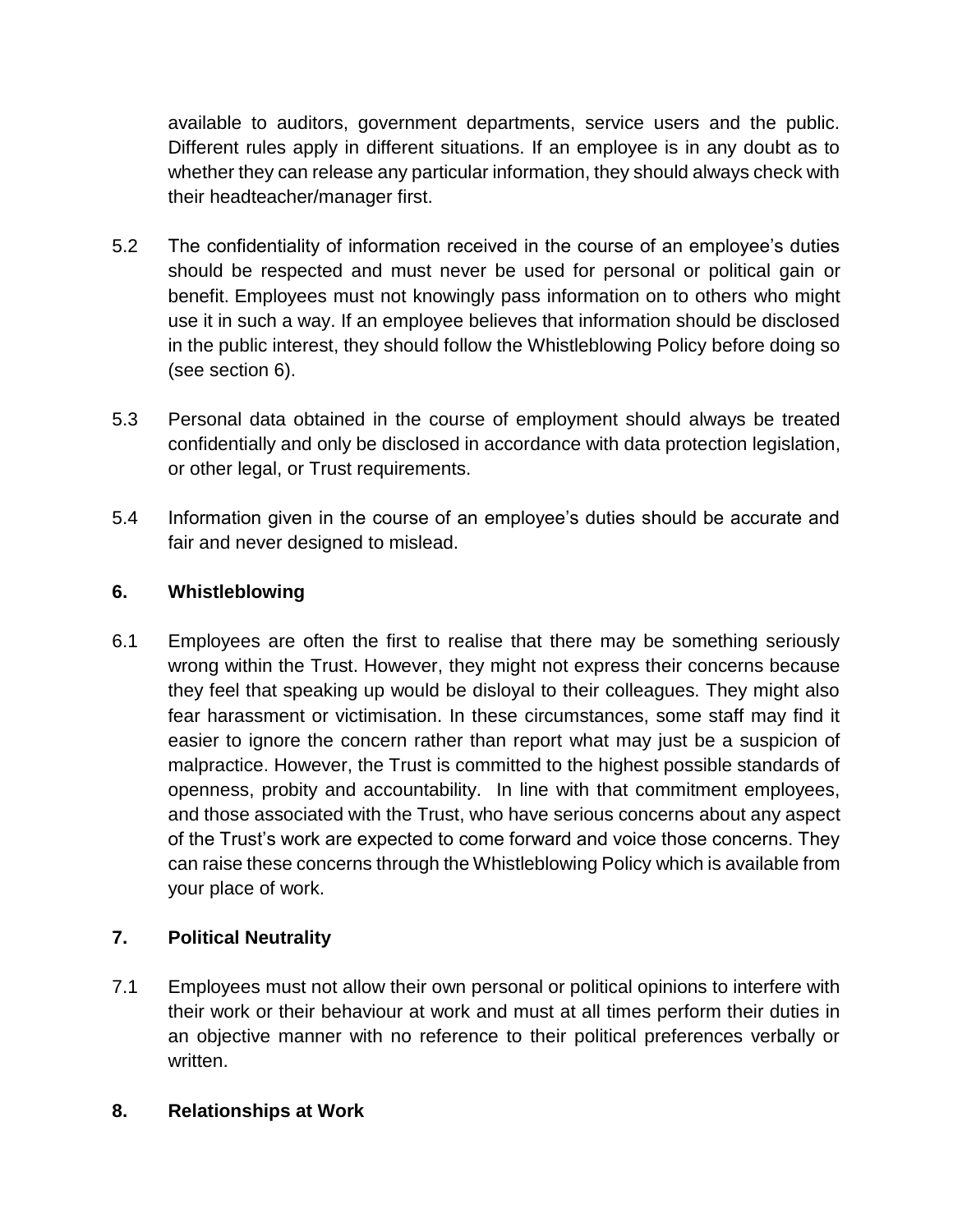- 8.1 It is important that all working relationships, and relationships between employees and pupils, are conducted in a professional manner.
- 8.2 It is an abuse of the professional relationship between an employee and pupil for the employee to:
	- Enter into an improper association with a pupil, either inside or outside of the workplace, e.g. school trips, or when using social media (Facebook, Twitter etc);
	- Commit any acts against a pupil which are illegal;
	- Show undue personal favour or disfavour towards a pupil; or
	- Endeavour to exert an undue influence on personal attitudes, opinions or behaviour which are in no way connected with the work of the Trust.
- 8.3 Employees must declare to their headteacher or manager any situation where their impartiality, objectivity or honesty may be compromised due to them being related to or having a close personal relationship with a colleague who they work with.

#### **9. Safeguarding of Pupils/Students**

- 9.1 Employees have a duty to safeguard pupils from:
	- Physical abuse
	- Sexual abuse
	- Emotional abuse
	- Neglect
- 9.2 The duty to safeguard pupils includes the duty to report concerns about a pupil to the Designated Lead for Child Protection/Safeguarding. Employees must ensure that they are familiar with the Child Protection/Safeguarding Policy and Whistleblowing procedures.

#### **10. Recruitment and Selection and Other Employment Matters**

- 10.1 Recruitment and selection decisions must be made in accordance with the Trust's policies and procedures, and regulations on safer recruitment.
- 10.2 To avoid accusations of bias, employees must not be involved in recruitment and selection processes where they are related to or have a close personal relationship with an applicant.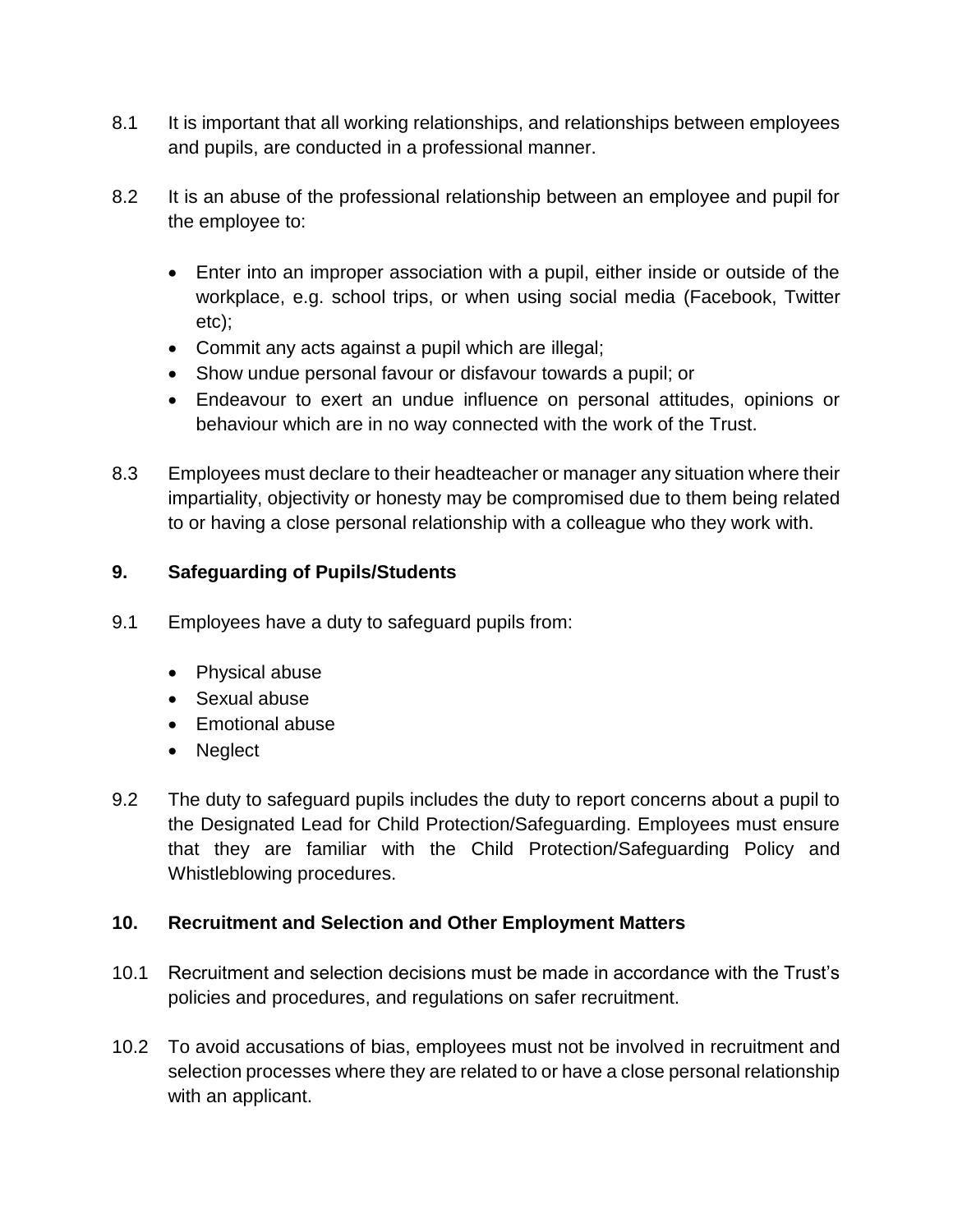- 10.3 Headteachers, Deputy Headteachers and Directors are required to disclose to the Chief Executive Officer any relationship known to exist between them and any person they know is a candidate for an appointment with the Trust.
- 10.4 Employees should not be involved in other employment related decisions for employees who are a relative or with whom they have a close personal relationship, nor should they attempt to influence such decisions. This includes decisions on matters such as discipline, promotions or pay adjustments.

# **11. The Local Community and Service Users**

11.1 Employees should always remember their responsibilities to the community and ensure courteous, impartial and efficient service delivery to all groups and individuals in that community in accordance with the policies of the Trust. Employees should not be expected to place their personal health, safety and welfare at risk.

# **12. Contractors / Suppliers / Procurement / Tendering**

12.1 Orders and contracts must be awarded in accordance with contracting procedures and rules and all relationships of a business or personal nature with external contractors or suppliers must be declared to the headteacher or manager at the earliest opportunity.

# **13. Outside Commitments**

- 13.1 The Trust recognises that employees are entitled to their private lives. Employees must not allow their personal interests to conflict with or be detrimental to their duties or Trust business. An employee must not be in a position where their outside commitments presents a conflict of interest, e.g. exam marking. Staff are expected to conduct themselves with integrity, impartiality and honesty and their private interests should not be such as to have the potential for allegations of impropriety to be sustained thereby bringing the Trust into disrepute.
- 13.2 Employees must not engage in any other business without the agreement of their headteacher/manager.

# **14. Conduct**

14.1 Whether in or outside work, employees must not conduct themselves in any way that creates doubt as to their suitability for their post or brings the Trust into disrepute. This includes conduct which would bring into question their suitability to work with children.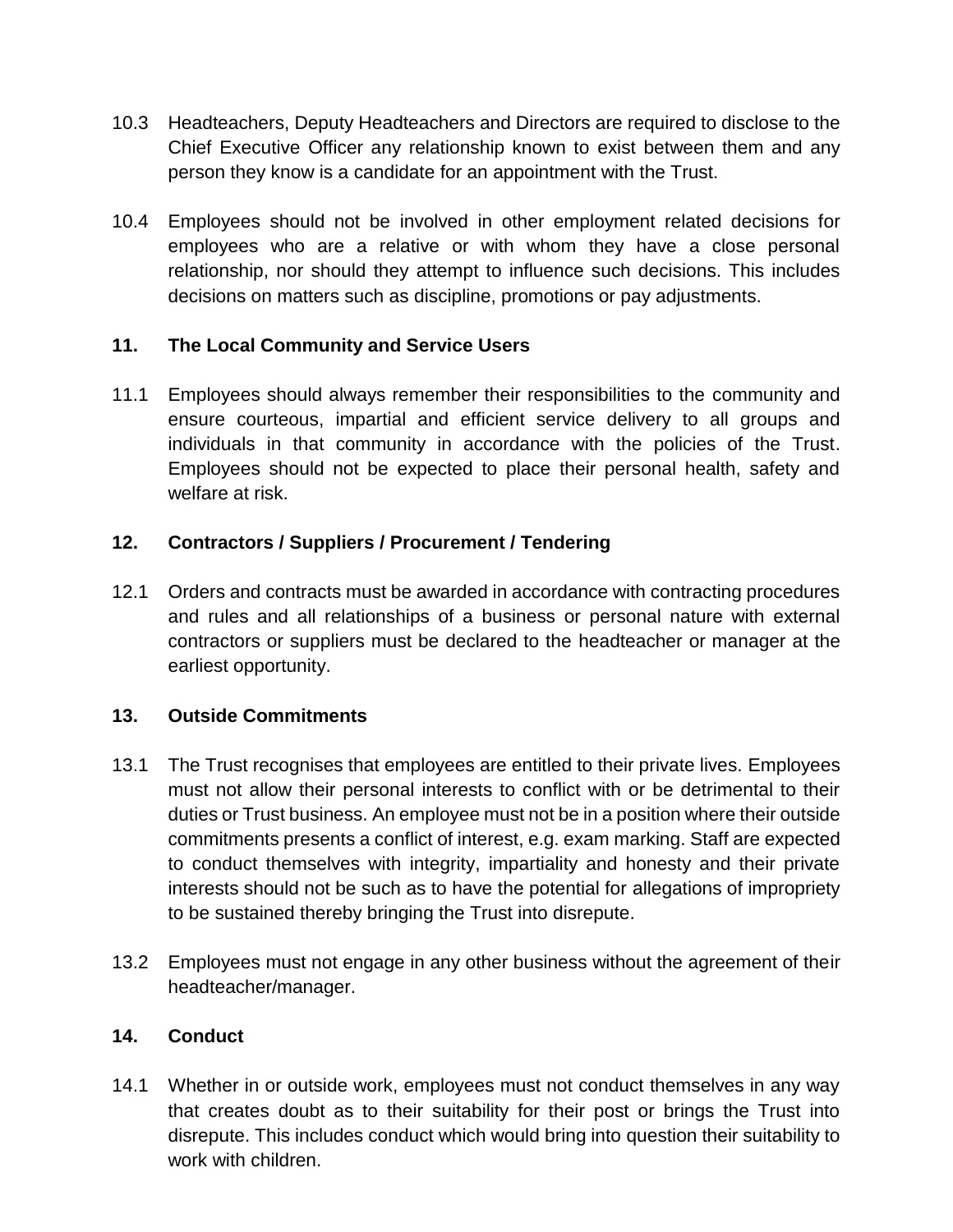14.2 All employees working with children and young people have a responsibility to maintain public confidence in their ability to safeguard the welfare and best interests of children and young people. It is therefore expected that they will adopt high standards of personal conduct in order to maintain the confidence and respect of parents/carers, the public in general and all those with whom they work.

#### **15. Dress and Appearance**

- 15.1 An employee's dress and appearance are matters of personal choice and selfexpression. However, employees should consider the manner of dress and appearance appropriate to their role which may be different to that adopted in their personal life.
- 15.2 Employees who work with pupils should ensure they are dressed decently, safely and appropriately for the tasks they undertake. Those who dress or appear in a manner which could be considered as inappropriate could render themselves vulnerable to criticism or allegations.
- 15.3 This means employees should wear clothing which:
	- Is appropriate for their role
	- Is not likely to be viewed as offensive, revealing, or sexually provocative
	- Does not distract, cause embarrassment or give rise to misunderstanding
	- Is absent of any political or otherwise contentious slogans
	- Is not considered to be discriminatory

# **16. Additional Work**

- 16.1 Employees are able to take on work in addition to their existing contract of employment, providing it does not conflict with the performance of their duties in the role for which they are employed. In order to assess whether or not there might be a conflict, employees are required to inform their headteacher/ manager before taking any outside employment.
- 16.2 The Trust will not unreasonably stop employees from undertaking additional employment, but this employment must not, in the Trust, conflict with or be detrimental to its interests, or weaken public confidence in the conduct of its business.
- 16.3 An employee who wishes to take on additional work must ensure that: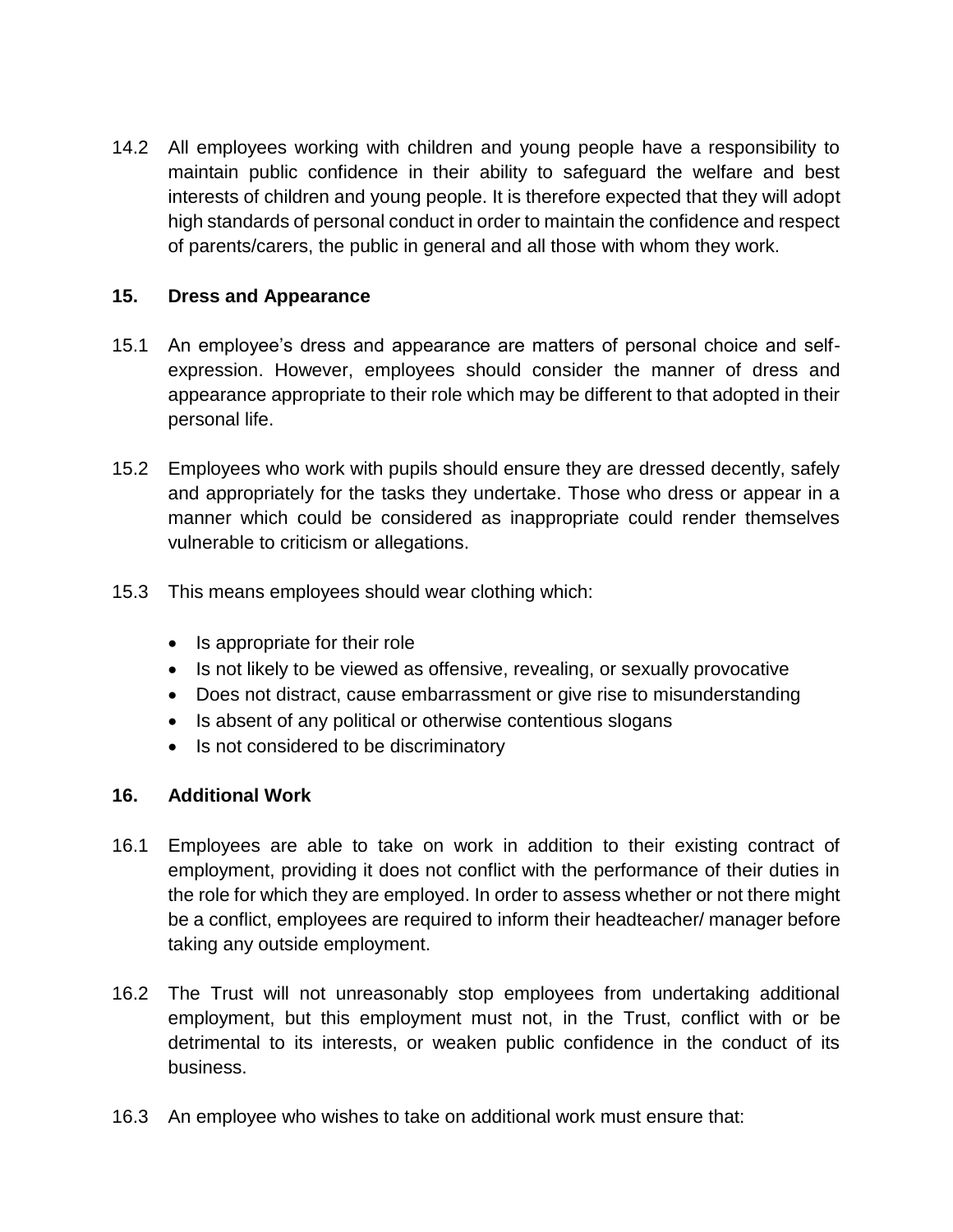- The additional hours worked do not contravene the Working Time Regulations or otherwise give the Trust cause for concern about health and safety at work
- The outside work does not place the employee in a position where their duties and private interests conflict
- The outside work does not damage, or potentially damage, public confidence in the Trust's conduct or business

# **17. Books, Training Materials and Intellectual Property Rights**

- 17.1 If an employee writes a book for payment on subjects relating to their work for the Trust they must seek the permission of the Trust in writing through their headteacher/line manager and comply with copyright legislation.
- 17.2 The Trust retains intellectual property rights for work undertaken by employees. Research, reports, designs, drawings, software and other developments or similar work, when created in the course of an employee's normal duties, remain the property of the Trust. These should not be removed from Trust's premises or passed on to third parties by any employee acting in a private capacity without the express consent of their headteacher or manager.

#### **18. Patents and Inventions**

- 18.1 Any matter, or object capable of being patented under the Patents Act 1977, made, developed or discovered by an employee, either alone or with others, whilst in the performance of their duties should be disclosed to the Trust through the headteacher or their manager. Subject to the provisions of the Patents Act, it will belong to and be the absolute property of the Trust.
- 18.2 Employees must not undertake private or personal work, paid or unpaid, of any description in working hours or on the Trust's premises unless their headteacher/manager has given them specific permission.

# **19. Information Technology**

- 19.1 The Trust wants employees to use computers/IT to the full and to feel competent and comfortable about doing so. However, it is essential that computers/IT are used appropriately. Any reference to computers should be taken to mean all computer equipment and any associated technology.
- 19.2 All employees should follow and comply with the Trust's policies and procedures relating to ICT.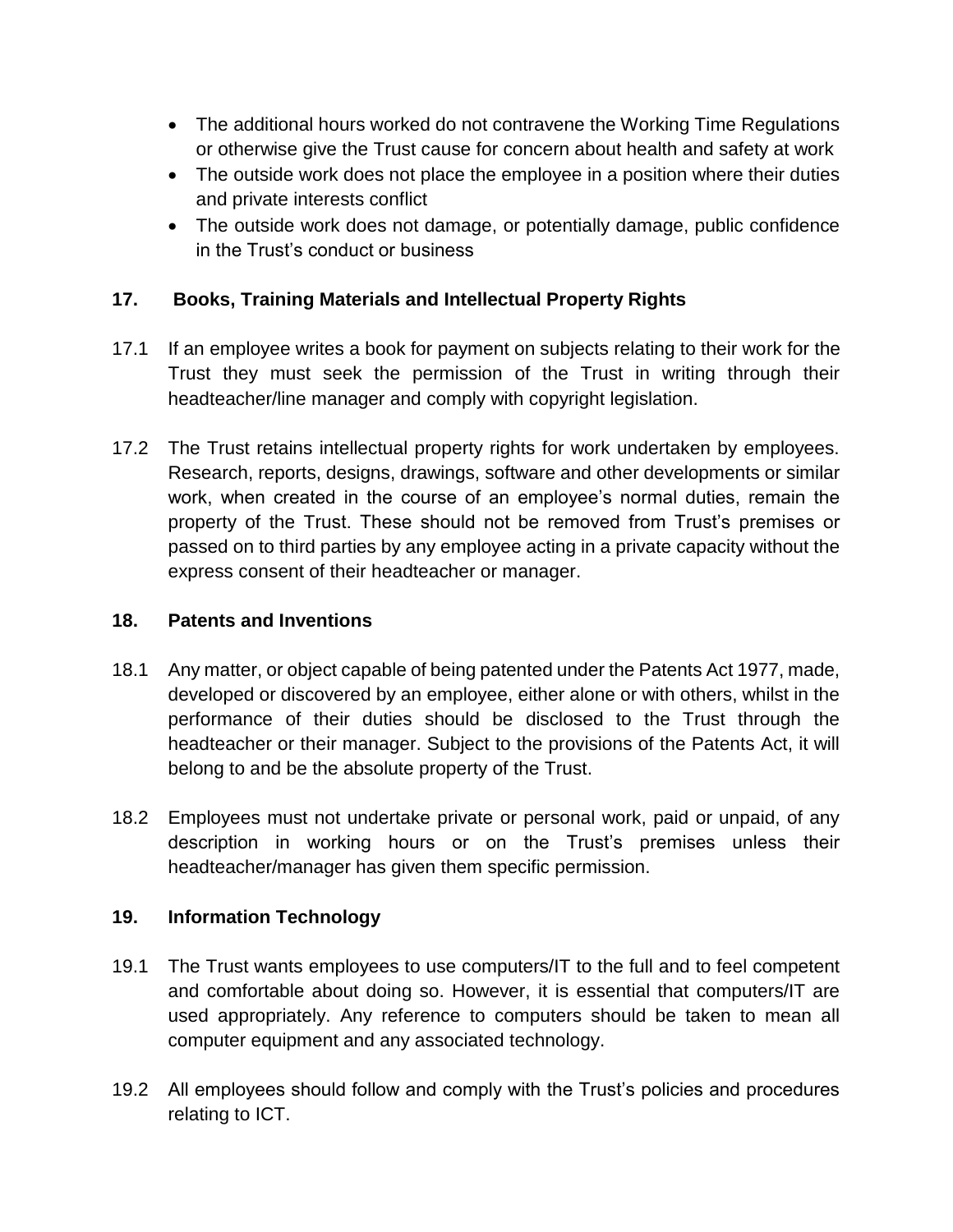- 19.3 An employee who is aware or suspects that abuse of computers, email or the internet is taking place is under a duty to report this immediately to their headteacher or manager.
- 19.4 The Trust will monitor the use of computers/IT etc. without notice in accordance with the Trust's ICT policies and procedures. A record of any sites accessed by staff is automatically stored on the system and may be examined later if misuse is suspected.

# **20. Social Media**

- 20.1 All employees must familiarise themselves with, and adhere to, the Trust's Social Media Policy.
- 20.2 Employees should ensure that the content of their blogs/social networking sites do not bring the Trust into disrepute or breach their obligations in relation to confidentiality, professional standards and appropriate behaviour.
- 20.3 Employees must not:
	- Disclose any information that is confidential to the Trust or any third party or disclose personal data of information about any individual/colleague/student/parent/carer which could be in breach of the data protection legislation;
	- Disclose any information which is not yet in the public arena;
	- Post illegal material, e.g. material which incites racial or religious hatred;
	- Link their own blogs/personal web pages to the Trust's website;
	- Include any information, sourced from the Trust, which breaches copyright;
	- Make any remarks, unless directed to do so by the Trust, about the Trust, colleagues, Governors, Directors, pupils, parents/carers;
	- Publish any material or comment that could undermine public confidence in the individual as an employee of the Trust or in their position within the community; and/or
	- Misrepresent the Trust by posting false or inaccurate statements about the work of the Trust.

# **21. Personal Interests**

21.1 All employees must declare to their headteacher/manager using the Employee Code of Conduct form any financial or non-financial interests which they consider could bring about conflict with the Trust's interests.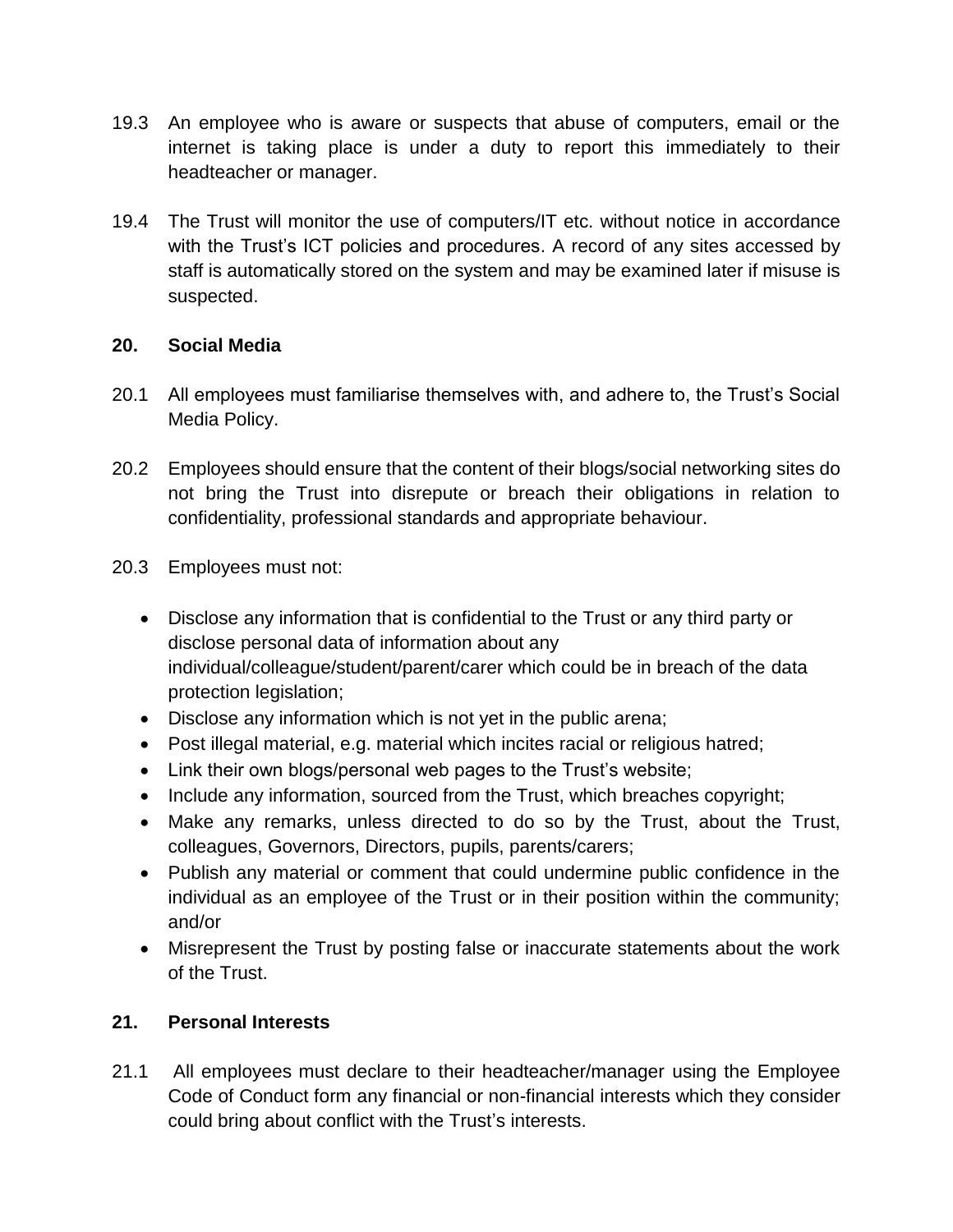- 21.2 If employees are in any doubt about a potential conflict of interest, they should bring the matter to the attention of their headteacher or manager so that a decision can be made as how best to proceed.
- 21.3 Employees must not make, or become involved with, any official or professional decisions about matters in which they have a personal interest.

#### **22. Equality**

22.1 Everyone has a right to be treated with fairness and equity. Employees should become familiar with and observe all Trust policies on equality and diversity.

#### **23. Tender Procedures**

- 23.1 Employees should exercise fairness and impartiality when dealing with all customers, contractors and subcontractors, and adhere to the Trust's policies and procedures.
- 23.2 Employees responsible for engaging or supervising contractors and who have previously had, or currently have, a relationship in a private or domestic capacity with a particular contractor, must declare that relationship to their headteacher or manager.
- 23.3 If employees become privy to confidential information on tenders or costs relating to external contractors, they must not disclose that information to any unauthorised person or organisation.
- 23.4 All employees must ensure that no special favour is shown to current, or recent former, employees or their partners, close relatives or associates in awarding contracts to businesses run by them or employing them in any capacity.
- 23.5 Employees must not buy items for personal use using the Trust contracts with external contractors.

#### **24. Gifts and hospitality**

- 24.1 Employees may from time to time, in the course of their work, encounter situations where individuals, including pupils, or organisations may offer gifts, money, awards, prizes, hospitality or other benefits.
- 24.2 Casual gifts offered to employees by contractors, organisations, firms, parents/carers or individuals such as calendars, diaries, pens, food, drink, flowers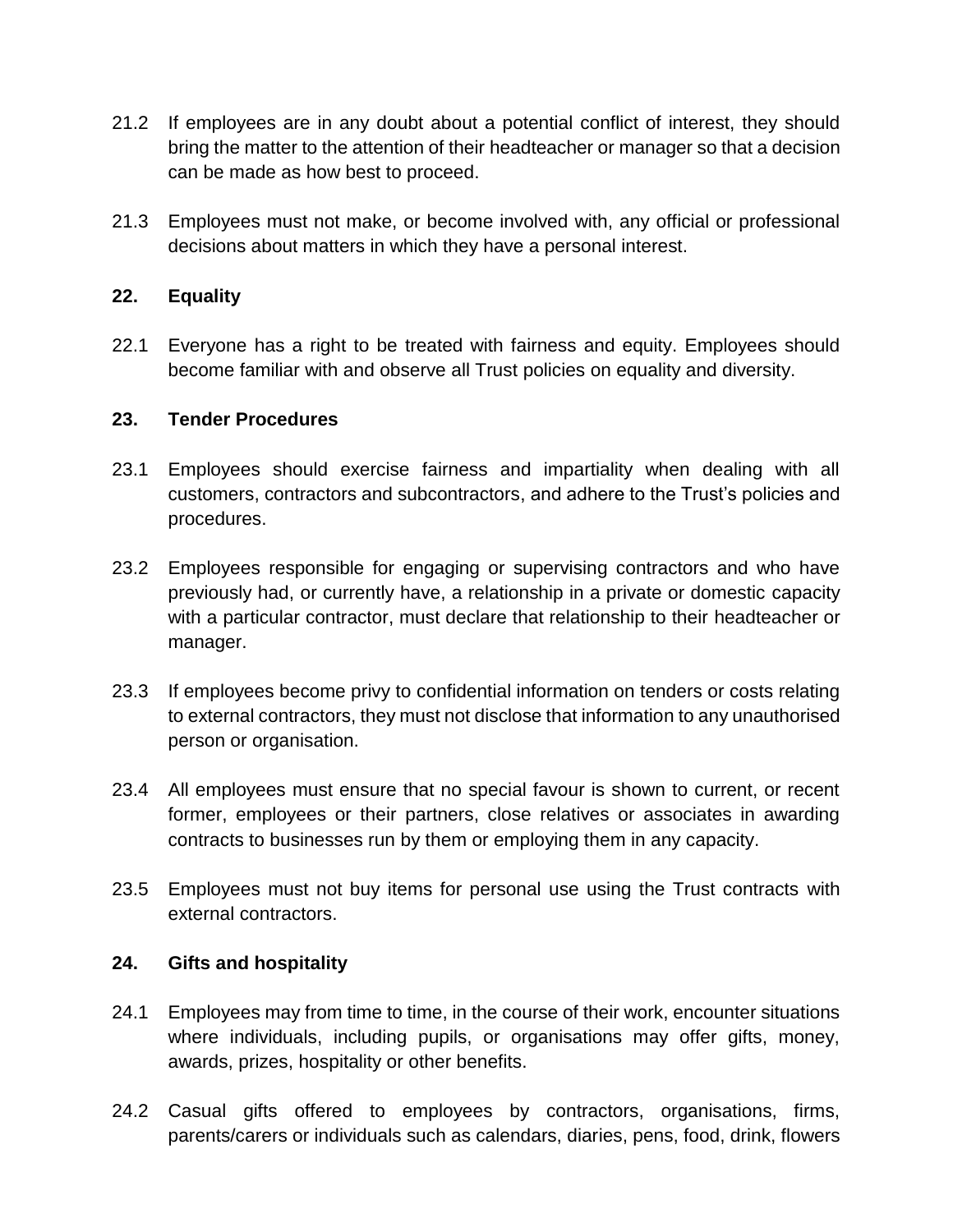and other small gifts below (or perceived to be below) the value of £50 can be accepted.

- 24.3 Employees should notify their headteacher/manager of any gifts with a value (or perceived value) of £50 and over. It is recognised that gifts are common custom and practice, particularly in schools at the end of the academic year and at Christmas, and that quite often gifts of a higher value may be received on behalf of a number of students within a class, which is considered acceptable practice.
- 24.4 When a gift needs to be refused, this should be done with tact and courtesy.
- 24.5 Employees who corruptly receive or give gifts, money, awards, prizes, hospitality or other benefits will face disciplinary action.
- 24.6 When giving gifts on behalf of the Trust, employees should aim to ensure that the value of the gift is reasonable, is within the Scheme of Delegation of financial powers, the decision is fully documented, and has due regard to propriety and regularity in the use of public funds.
- 24.7 Employees need to exercise discretion when accepting offers of hospitality particularly when the host is seeking to do business with the Trust or who may stand to benefit in some way from dealing with the Trust.
- 24.8 Offers of hospitality should only be accepted where there is a clear benefit to the Trust in doing so e.g. networking, building contacts. If there is no or limited benefit, employees should not attend.
- 24.9 Hospitality offered by charitable or social organisations, usually in connection with an invitation to speak to the body, can be accepted. Employees should report to their headteacher or manager any offer of hospitality before it is accepted.
- 24.10 A Gifts and Hospitality checklist is provided at Appendix A and a sample form to record any gifts and hospitality is provided at Appendix B.

# **25. Corruption**

- 25.1 Employees must be aware that bribing another person or receiving a bribe are serious criminal offences under the Bribery Act. Penalties include fines and / or imprisonment for up to 10 years.
- 25.2 The offence of 'bribing another person' will be committed if an employee offers, promises or gives financial or other advantage to another person with the aim of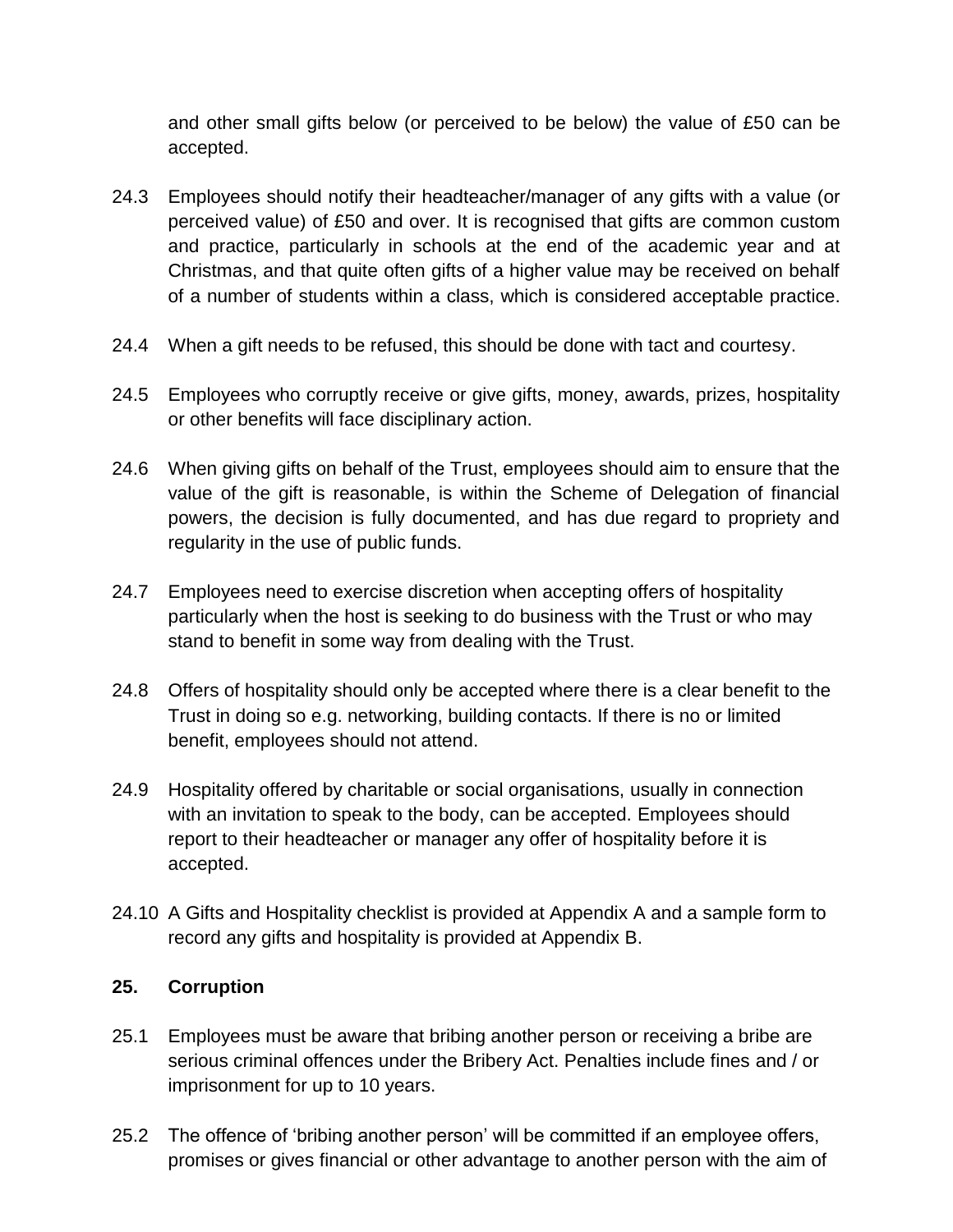inducing or rewarding them perform an activity or function improperly. The activity or function could relate to an external business or commercial activity or any public function (for instance done in house or by another public sector body).

25.3 For employee's own protection, if anyone makes an approach which seems to them, or might seem to a third party, to be aimed at obtaining some form of preferential treatment, or in any suspicious circumstances in connection with a contract, this should be reported to the headteacher or their manager.

#### **26. Financial Resources**

- 26.1 Employees must ensure that they use public funds entrusted to them in a responsible and lawful manner. Employees should always strive to ensure value for money.
- 26.2 To support employees involved in financial activities and transactions including budgetary control, operation of bank accounts, payments of accounts, payments of salaries and wages, petty cash and orders of works, goods or services the Trust has developed financial rules and procedures.

#### **27. Sponsorship**

27.1 Where an outside organisation wishes to sponsor a Trust activity or project, whether by invitation, tender, negotiation or voluntarily, the basic principles concerning the acceptance of gifts and hospitality apply. They should only be accepted where the hospitality involved is on a scale appropriate to the circumstances, reasonably incidental to the occasion and not extravagant.

# **28. Contact with the press and media**

- 28.1 Employees are not permitted to give reports or speak to the press and media, unless this is an aspect which is clearly required within their role, or they have been given permission to do so by the Trust's Chief Executive Officer on matters relating to their employment within the Trust. Employees with this responsibility must guard themselves against declaring a view which is contrary to a position taken by the Trust and which may be deemed to be critical of that decision.
- 28.2 Outside of working hours, an employee is entitled to voice their opinion on issues affecting the local community e.g. at a neighbourhood forum. However, employees have a general duty of care to avoid a conflict of interest and should not criticise, damage or act in any way against the Trust, and make it clear they are not speaking on behalf of the Trust.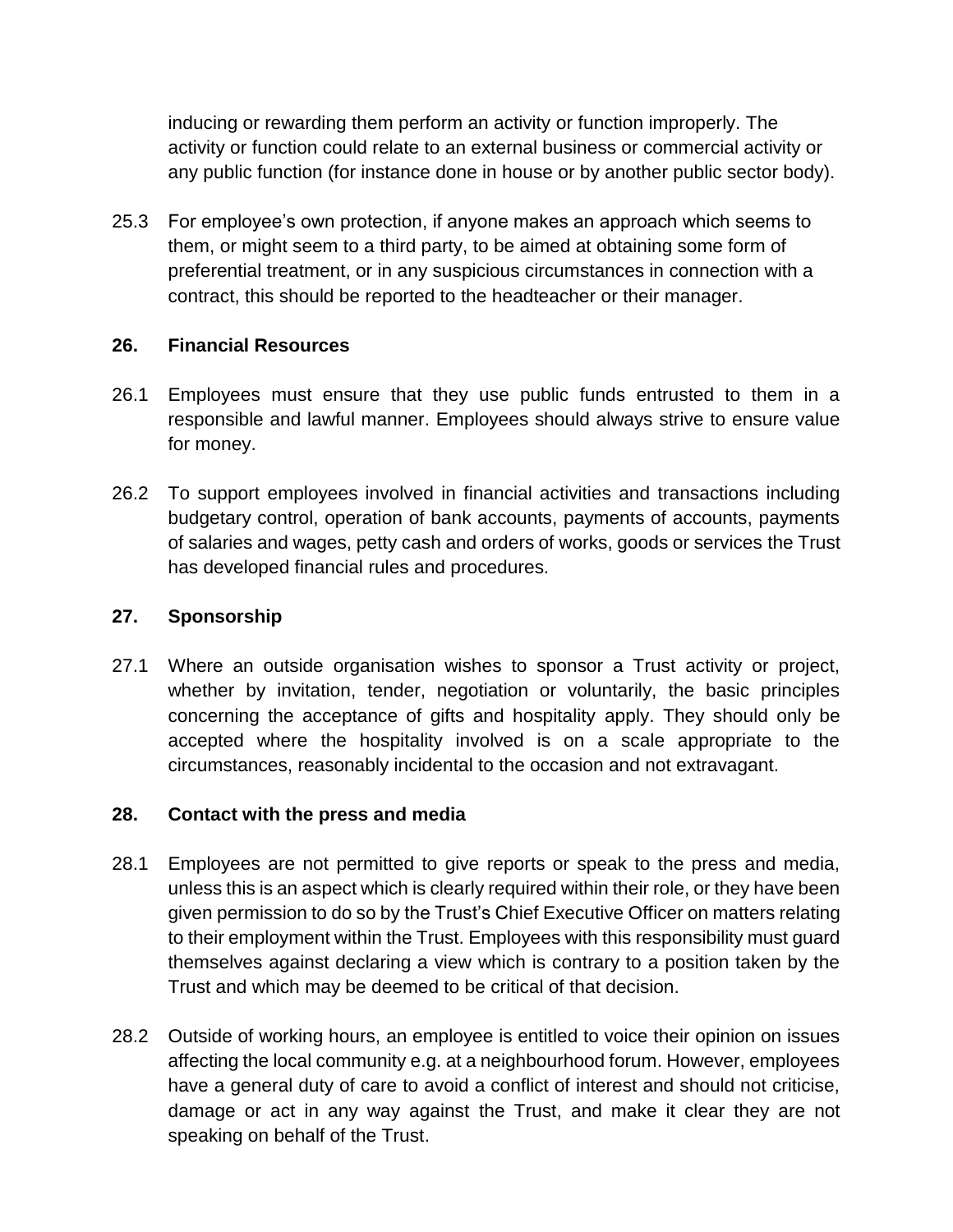28.3 A Trade Union official or member may be asked to comment by the media on, for instance, an industrial dispute. Any opinion expressed should be clearly given in their capacity as a Trade Union official or member.

# **29. Talks to outside bodies, radio and television interviews, contributions to publications, etc.**

- 29.1 Where an employee is invited to give a talk to an outside body, or participate in a broadcast, or contribute an article to a professional journal, or the like, on a matter related to their employment or on a personal interest which would be relevant to that employment, the following guidelines apply:
	- $\circ$  Acceptance of such an invitation shall be at the discretion of the Headteacher. In the event of a headteacher wishing to follow this course of action, it shall be at the discretion of the Chief Executive Officer and, in the event of the Chief Executive Officer wishing to follow this course of action, the Chair of the Trust Board
	- $\circ$  Unless an employee is officially representing the Trust, they should make it clear that they are speaking or contributing on a personal basis and that their views do not necessarily represent those of the Trust
	- o Employees should avoid commenting on matters which could be regarded as contentious or sensitive so far as the Trust is concerned, especially in cases where what is said is being reported.
- 29.2 Provided that an employee gives talks on relatively isolated occasions, they shall, at the discretion of their Headteacher or manager be permitted:
	- To retain any fee received (on the assumption that any preparatory work will have been undertaken in the employee's own time), and
	- To be absent for the purpose of giving the talk, interview etc., without the necessity of taking annual leave, if the invitation entails being absent during working hours, providing the absence from work is reasonable and does not adversely impact on the delivery of education / their work.
- 29.3 When an employee wishes to undertake paid lecturing on a regular basis additional to their employment with the Trust, they should follow the same procedure of that specified for undertaking additional work.

# **30. Smoking and Vaping**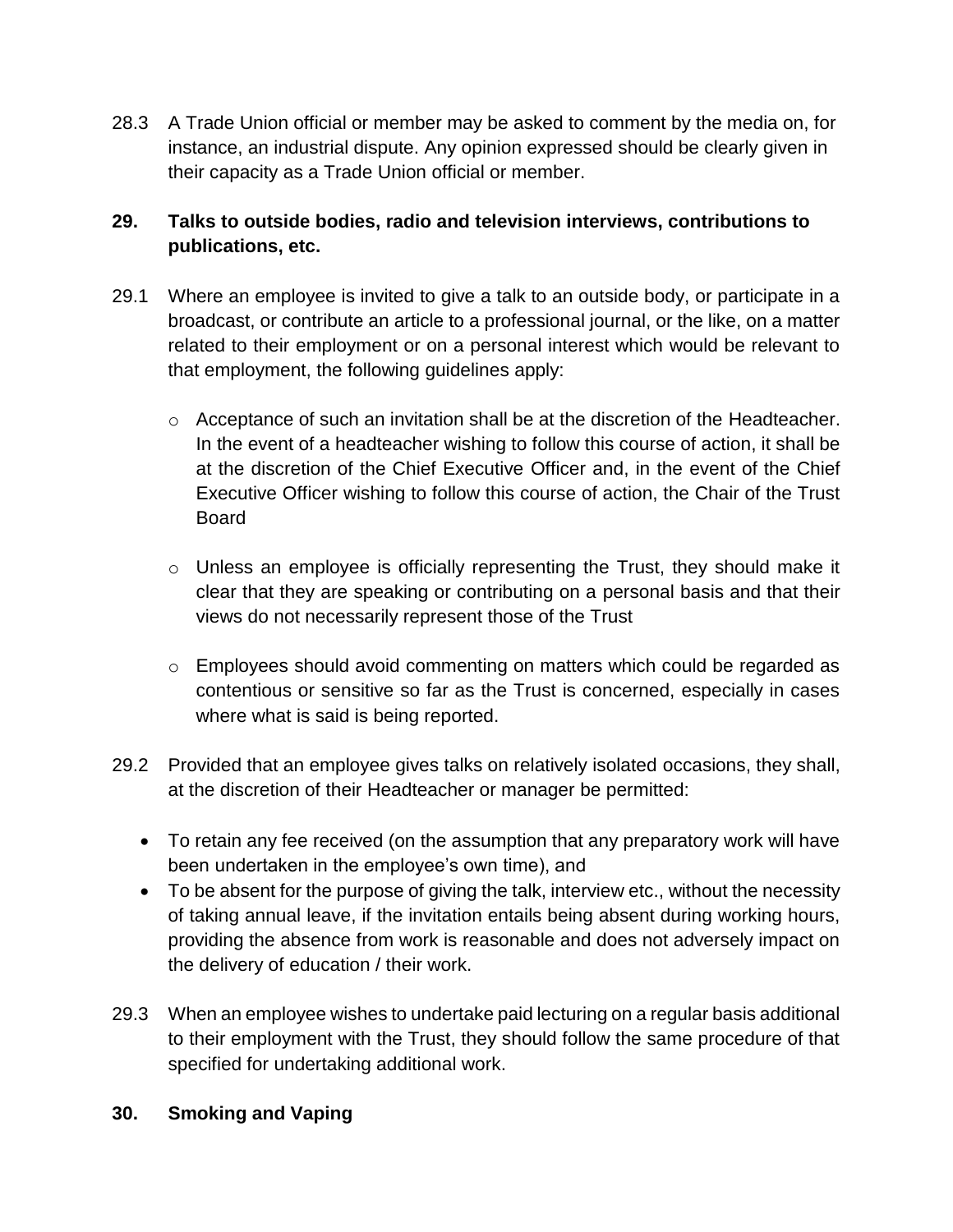30.1 It is the policy of the Trust that all of our workplace buildings are smoke- free, and all employees have the right to work in a smoke-free environment. Smoking and vaping are prohibited in all enclosed areas and/or non-designated areas without exception. This includes common work areas, auditoriums, classrooms, conference and meeting rooms, private offices, elevators, hallways, cafeterias, staff rooms, stairs, restrooms, Trust-owned or leased vehicles and all other enclosed facilities. Failure to adhere to this may result in disciplinary action being taken.

# **31. Drug and Alcohol Misuse**

- 31.1 It is the responsibility of all employees to report to work fit for duty without impairment from alcohol and/or illegal drugs.
- 31.2 It is a disciplinary offence for employees to consume alcohol and/or use illegal drugs during working hours or whilst on duty.
- 31.3 Any employee representing the Trust at official functions/meetings, whether within the working day or when attending evening seminars, meetings, etc. are reminded of the need to maintain appropriate standards of conduct at all times.
- 31.4 Where there is a belief that an employee is under the influence of alcohol and/or illegal drugs, the headteacher/manager will ensure that the employee is escorted home safely and make arrangements to interview them on the next working day, or as soon as possible afterwards.

# **32. Notification of criminal investigations and other required disclosures**

- 32.1 The Code places a general obligation on all employees to disclose information which is relevant to their capability, capacity and suitability to carry out the duties and responsibilities for which they are employed. This general obligation applies irrespective of the role undertaken by the employee and is not limited to information which relates to a conviction, caution, reprimand or warning.
- 32.2 For employees undertaking roles for which a Disclosure and Barring Service (DBS) check is required there is a specific obligation on them to disclose any convictions, cautions, reprimands or warnings that they receive which are relevant to their employment.
- 32.3 For the avoidance of doubt an employee must immediately inform their headteacher/manager, if during their employment with the Trust they are:
	- Included on the Disclosure and Barring Service (DBS) Children's Barred List;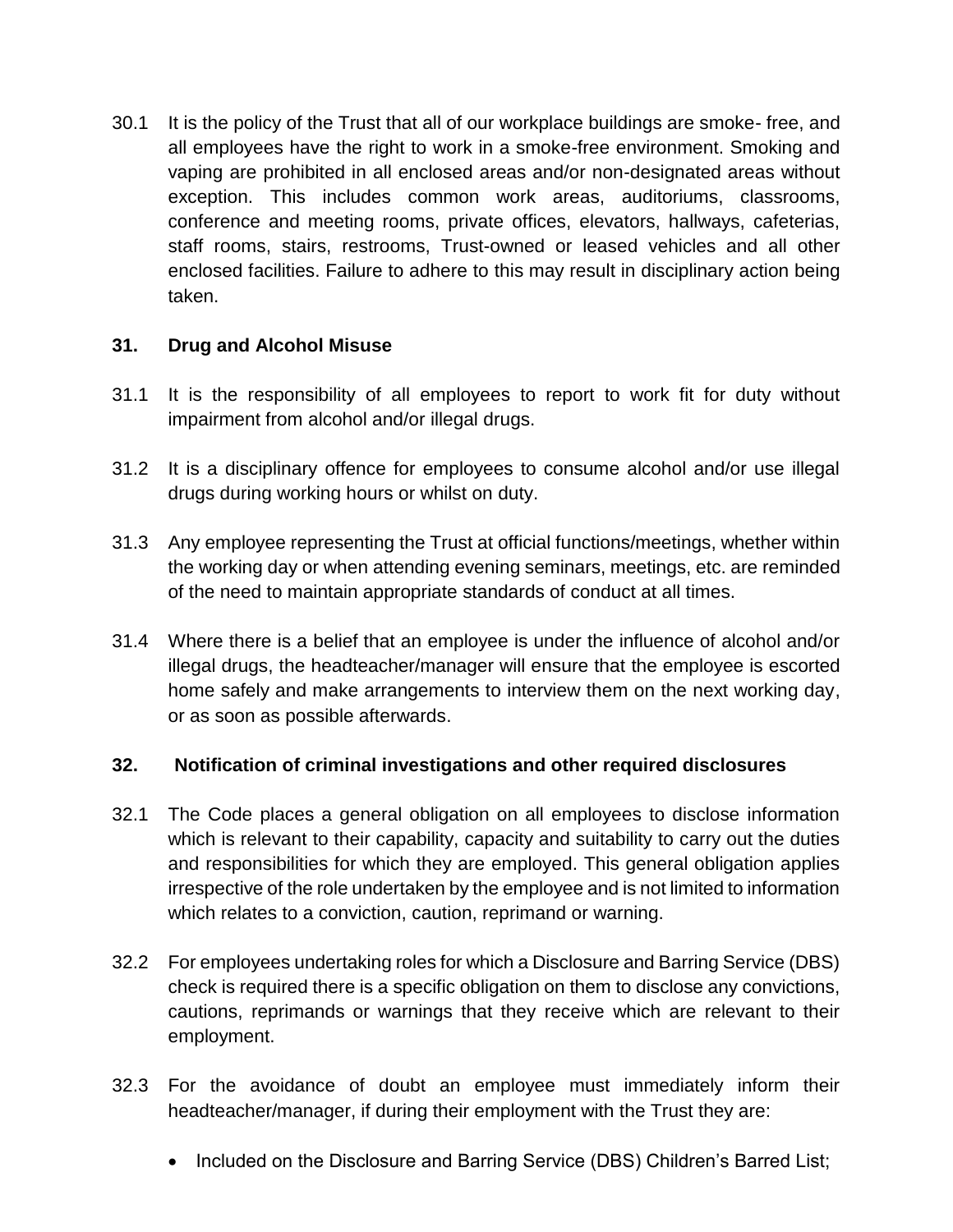- Disqualified from working with children under The Childcare (Disqualification) and Childcare (Early Years Provision Free of Charge) (Extended Entitlement) (Amendment) Regulations 2018 (See Appendix D)
- Advised that they are under investigation for a criminal act (including road traffic offences)
- Arrested in connection with a criminal act
- Notified that criminal charges are being considered against them
- In receipt of a summons to appear before a Court of Law for an alleged offence
- Found guilty and convicted of any offence
- Receive a police caution
- Are involved in any other matter which it would be reasonable to think would impact upon their role and or professional standing
- Employees who are required to drive as part of their duties must also declare any driving convictions.

Failure to disclose this information may be treated as a disciplinary offence.

- 32.3 The headteacher/manager will consider any possible effects of these matters on an individual's employment, discuss this with HR as appropriate and take relevant action.
- 32.4 After having undertaken a risk assessment and taking advice as appropriate the headteacher/manager will put in place precautionary measures for the protection of the employee, pupils/students and the Trust. Precautionary action may include restriction of duties, temporary redeployment, temporary change of work base or, if none of these options are practicable, suspension with pay. The headteacher/manager is responsible for consulting with authorised officers/legal/HR as appropriate and taking relevant action.
- 32.5 Following careful consideration of the available evidence, any action taken will be fair and reasonable in the circumstances.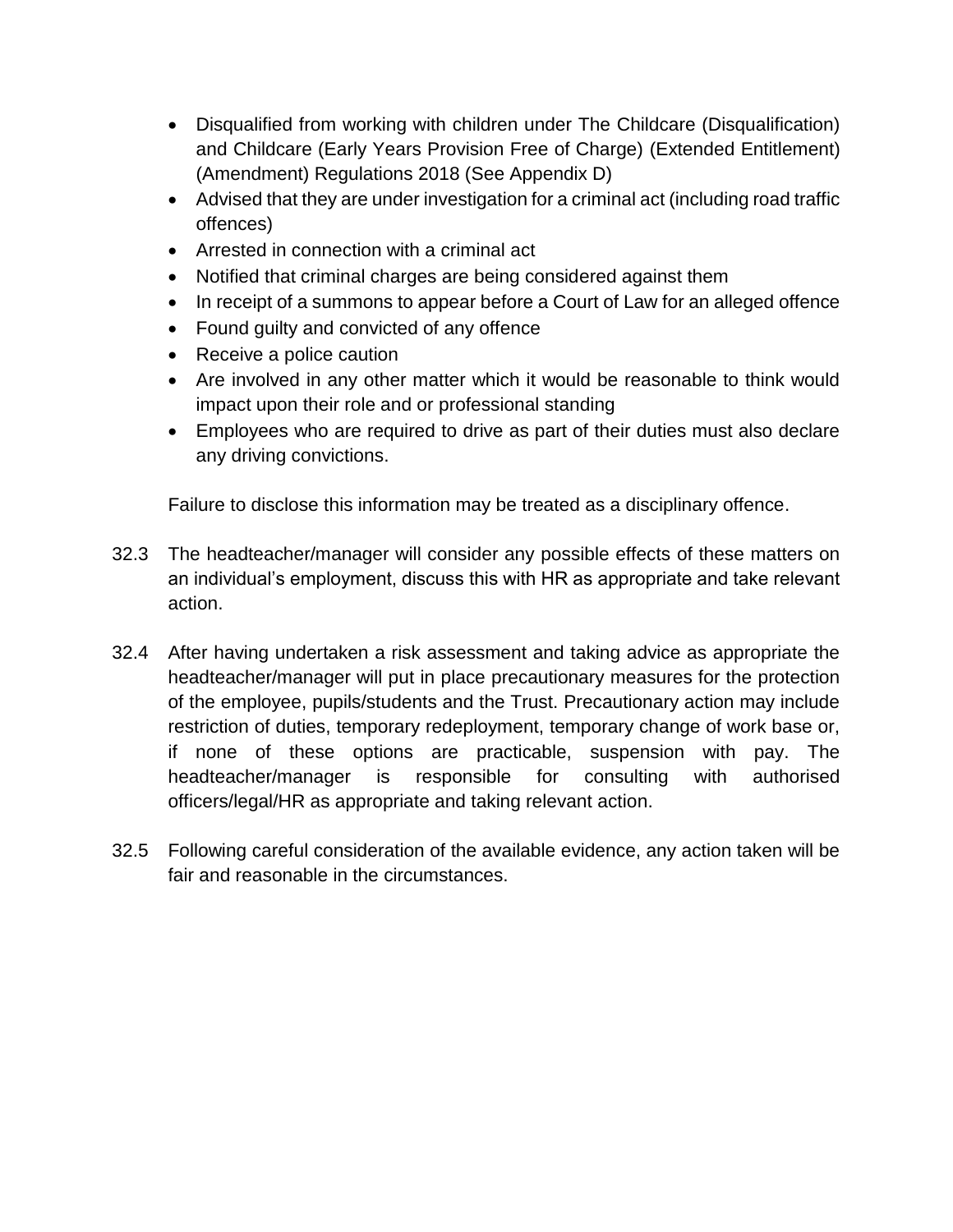#### **GIFTS AND HOSPITALITY**

#### **Checklist for considering whether to accept a gift or hospitality**

The question in all cases is one of judgement, and the following checklist of queries should help employees to decide whether a gift or an offer of hospitality should be accepted or declined.

- (a) Is the value of the gift or hospitality  $£50$  or over?
- (b) If under £50 is it intended as an inducement?
- (c) Is the extent of the hospitality, or nature of the gift reasonable and appropriate?
- (d) Does the donor have any form of contractual relationship with the Trust does it provide goods or services to the Trust of any kind?
- (e) Is the invitation/gift directed to a large group of unrelated individuals or open to the public, or has an individual been targeted because of their employment with the Trust and the nature of their role?
- (f) What is thought to be the motivation behind the invitation/gift?
- (g) For hospitality does the employee wish to attend if so why? Is it because there will be genuine benefits to the Trust in terms of networking and contracts gained? Or is a desire to go centred around personal enjoyment.
- (h) Would acceptance of the invitation be, in any way, inappropriate or place the employee under pressure in relation to any current or future matter involving the Trust?
- (i) For gifts is there a difficulty in returning the gift? If it would cause offence can the gift be given to charity?

If an employee decides to accept a gift over £50 they must declare this to their Head Teacher. If an employee declines a gift of over £50 the Head Teacher should also be informed and the reasons for the gift being declined should be recorded.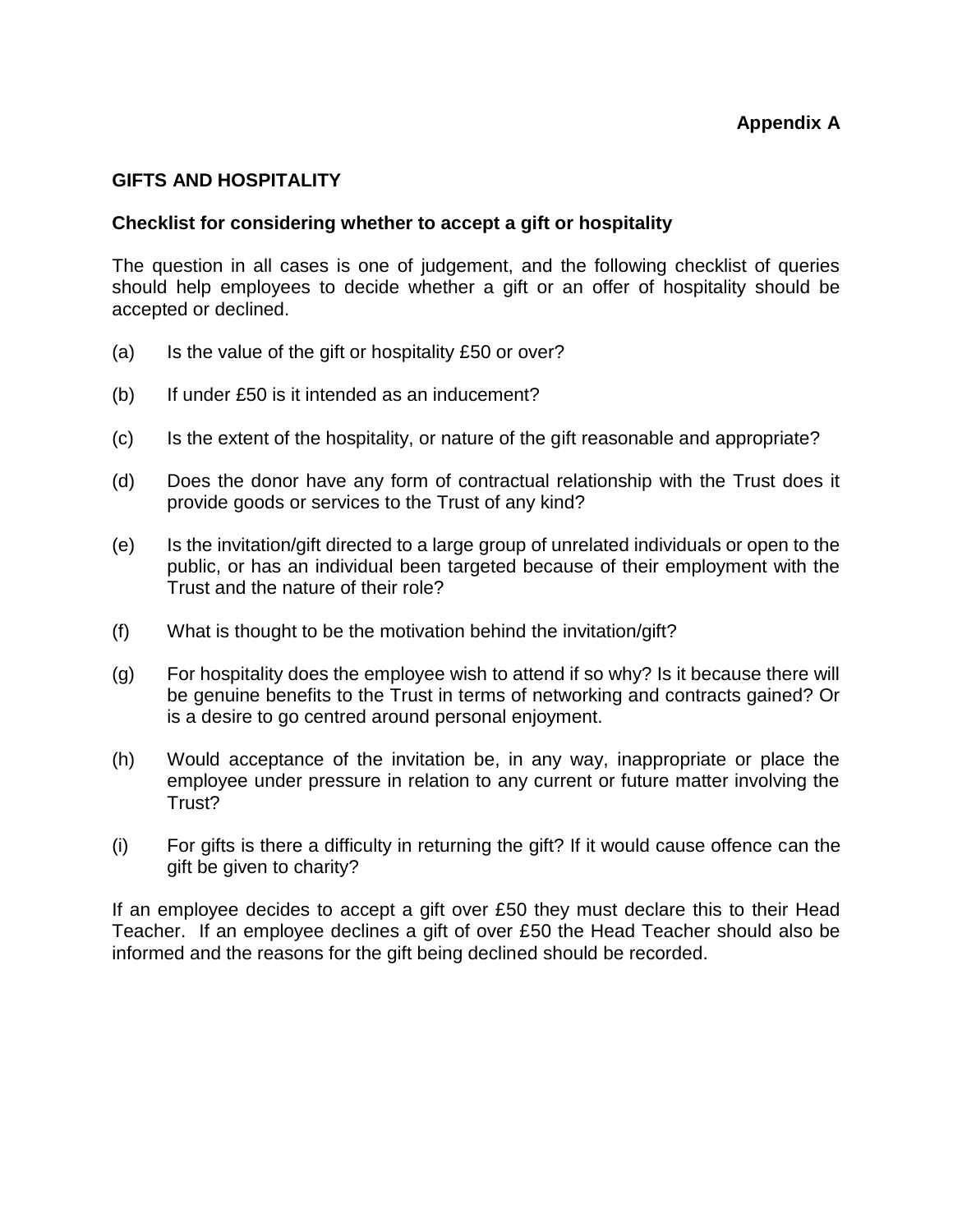# **APPENDIX B**

# **RECORD OF GIFTS AND HOSPITALITY**

| <b>Date</b><br>receiv<br>ed | <b>Detail of</b><br>gift/<br>hospital<br>ity | Person<br>who<br>received<br>gift/hospita<br>lity | Gift/hospita<br>lity given<br>by e.g.<br>name<br>and/or<br>company | <b>Reason for</b><br>gift/hospita<br>lity e.g. as<br>part of<br>promotion | <b>Destinati</b><br>on of gift<br>e.g.<br>returned,<br>used in<br>raffle,<br>etc. | <b>Authorisi</b><br>ng<br>signatur<br>$\mathbf e$ |
|-----------------------------|----------------------------------------------|---------------------------------------------------|--------------------------------------------------------------------|---------------------------------------------------------------------------|-----------------------------------------------------------------------------------|---------------------------------------------------|
|                             |                                              |                                                   |                                                                    |                                                                           |                                                                                   |                                                   |
|                             |                                              |                                                   |                                                                    |                                                                           |                                                                                   |                                                   |
|                             |                                              |                                                   |                                                                    |                                                                           |                                                                                   |                                                   |
|                             |                                              |                                                   |                                                                    |                                                                           |                                                                                   |                                                   |
|                             |                                              |                                                   |                                                                    |                                                                           |                                                                                   |                                                   |
|                             |                                              |                                                   |                                                                    |                                                                           |                                                                                   |                                                   |
|                             |                                              |                                                   |                                                                    |                                                                           |                                                                                   |                                                   |
|                             |                                              |                                                   |                                                                    |                                                                           |                                                                                   |                                                   |
|                             |                                              |                                                   |                                                                    |                                                                           |                                                                                   |                                                   |
|                             |                                              |                                                   |                                                                    |                                                                           |                                                                                   |                                                   |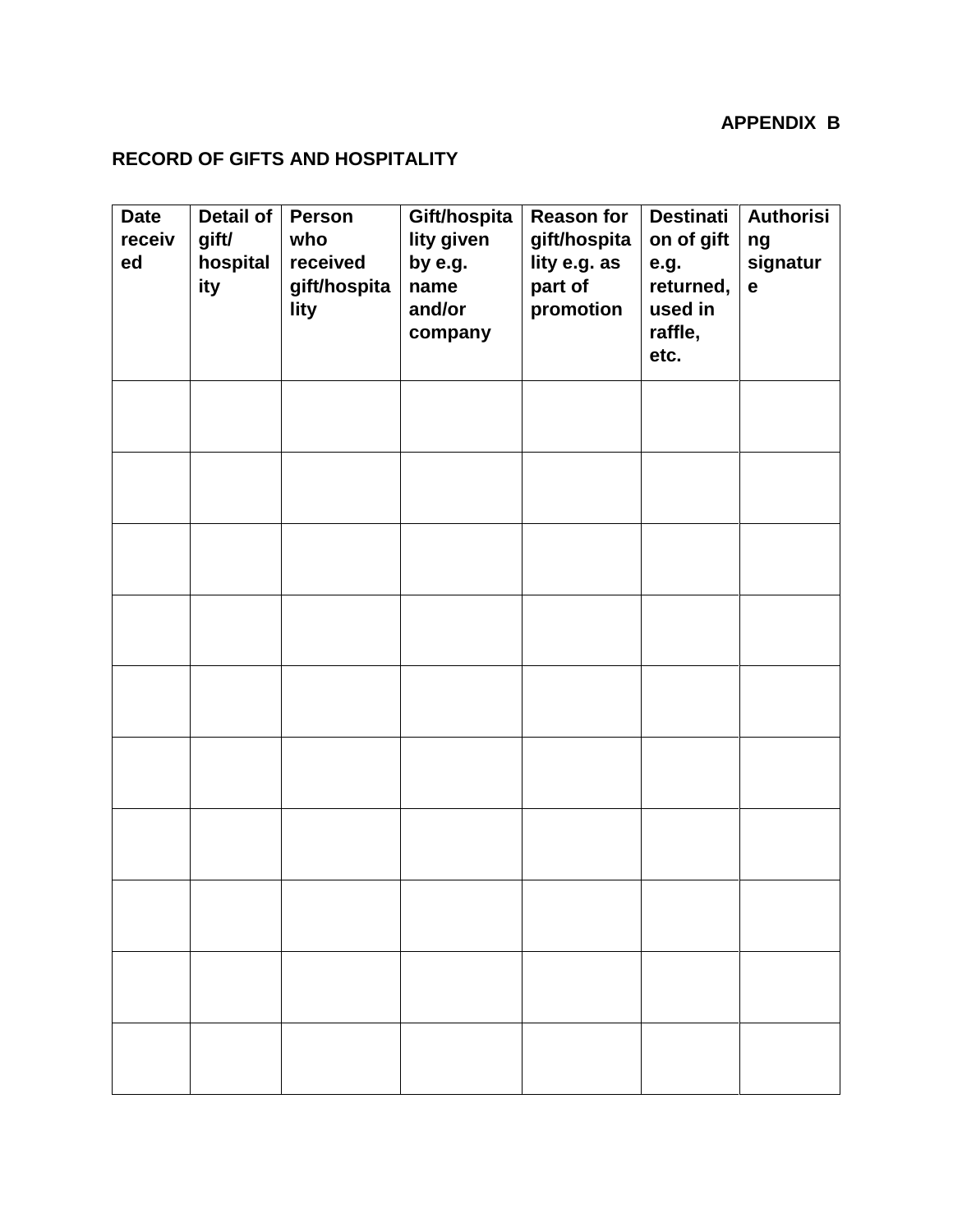# **Disqualification Under the Childcare Act 2006 – Amended Regulations**

The government is introducing new legislation (The Childcare (Disqualification) and Childcare (Early Years Provision Free of Charge) (Extended Entitlement) (Amendment) Regulations 2018.)

The arrangements set out in the guidance are **additional** to the arrangements in place to safeguard and promote the welfare of all children set out in:

- Keeping children safe in education (KCSIE) <https://www.gov.uk/government/publications/keeping-children-safe-in>education--2;
- Statutory framework for early years foundation stage (EYFS) <https://www.gov.uk/government/publications/early-years-foundation-stage>framework--2; and
- Working together to safeguard children [https://www.gov.uk/government/publications/working-together-to](https://www.gov.uk/government/publications/working-together-to-safeguard)[safeguard-](https://www.gov.uk/government/publications/working-together-to-safeguard) children--2.

There are a number of reasons that a person may be disqualified from working with children under the Childcare Act 2006. Staff can be disqualified by

• inclusion on the Disclosure and Barring Service (DBS) Children's Barred List;

• being found to have committed certain violent and sexual criminal offences against children and adults which are referred to in regulation 4 and Schedules 2 and 3 of the 2018 Regulations (note that regulation 4 also refers to offences that are listed in other pieces of legislation);

• certain orders made in relation to the care of children which are referred to in regulation 4 and listed at Schedule 1 of the 2018 Regulations;

• refusal or cancellation of registration relating to childcare, or children's homes, or being prohibited from private fostering, as specified in Schedule 1 of the 2018 Regulations;

• being found to have committed an offence overseas, which would constitute an offence regarding disqualification under the 2018 Regulations if it had been done in any part of the United Kingdom.

Also, under the legislation a person is disqualified if they are 'found to have committed' an offence which is included in the 2018 Regulations (a 'relevant offence') this includes:

- being convicted of a relevant offence;
- on or after 6 April 2007, being given a caution for a relevant offence; or
- on or after 8 April 2013, given a youth caution for a relevant offence.

The new legislation also makes other changes in some of the relevant offences. The **new offences** added to the list since the June 2016 quidance are: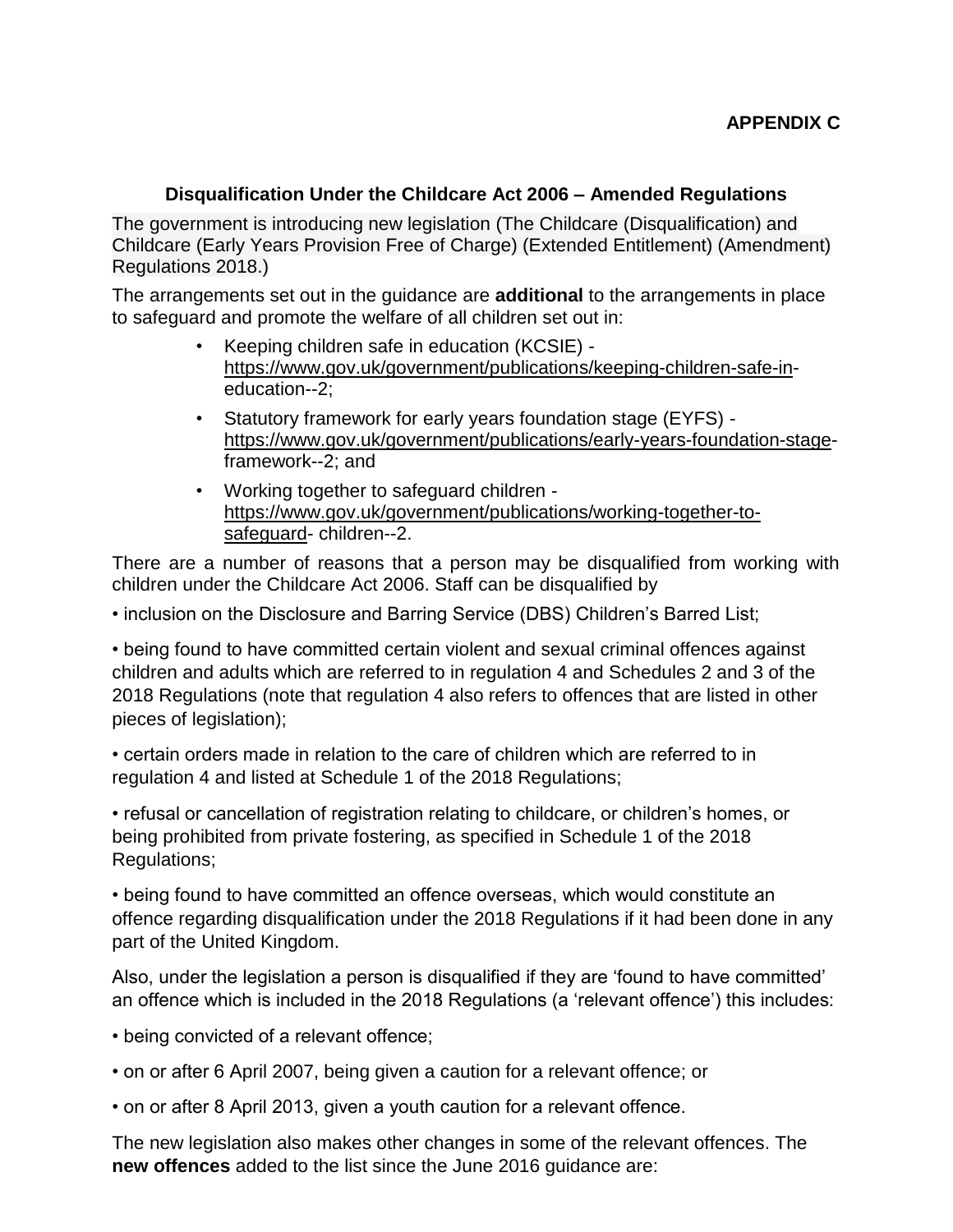• Criminal Justice and Courts Act 2015 – including care workers ill-treating or wilfully neglecting an individual

• Female Genital Mutilation Act 2003 – including conducting FGM and assisting a girl to conduct FGM on herself

• Modern Slavery Act 2015 – including holding a person in slavery or servitude and requiring a person to perform forced or compulsory labour

• Psychoactive Substances Act 2016 – supplying or offering to supply a psychoactive substance to a child

• Serious Crime Act 2015 – possessing a paedophile manual and engaging in controlling or coercive behaviour in an intimate or family relationship

• Terrorism Act 2000 – including belonging to a proscribed organisation and committing an act of terrorism

• Terrorism Act 2006 – including encouraging terrorism, circulating a terrorist publication and directing a terrorist organization

If an individual is disqualified under the act they can apply for a waiver from Ofsted.

#### **Staff covered**

Staff are covered under the above legislation if they are employed or engaged to provide **early years childcare** (this covers the age range from birth until 1 September following a child's fifth birthday i.e. up to and including reception year) or **later years childcare** (this covers children above reception age but who have not attained the age of 8) in nursery, primary or settings, **or if they are directly concerned with the management of such childcare**. This includes:

**Early years provision** - staff who provide any care for a child up to and including reception age. This includes education in nursery and reception classes and/or any supervised activity (such as breakfast clubs, lunchtime supervision and after school care provided by the school) both during the normal school day and outside of school hours for children in the early years age range; and

**Later years provision** (for children under 8) - staff who are employed to work in childcare provided by the school outside of the normal school day for children who are above reception age but who have not attained the age of 8. This does not include education or supervised activity for children above reception age during school hours (including extended school hours for co-curricular learning activities, such as the school's choir or sports teams) but it does include before school settings, such as breakfast clubs, and after school provision.

Staff who are directly concerned in the management of early or later years provision are covered by the legislation. Schools/academies will need to use their judgement to determine who is covered, but this will include the headteacher, and may also include other members of the school's leadership team and any manager, supervisor, leader or volunteer responsible for the day-to-day management of the provision.

Volunteers and casual workers (including individuals on work experience) who are directly concerned with the management of childcare provision, and/or who work on a